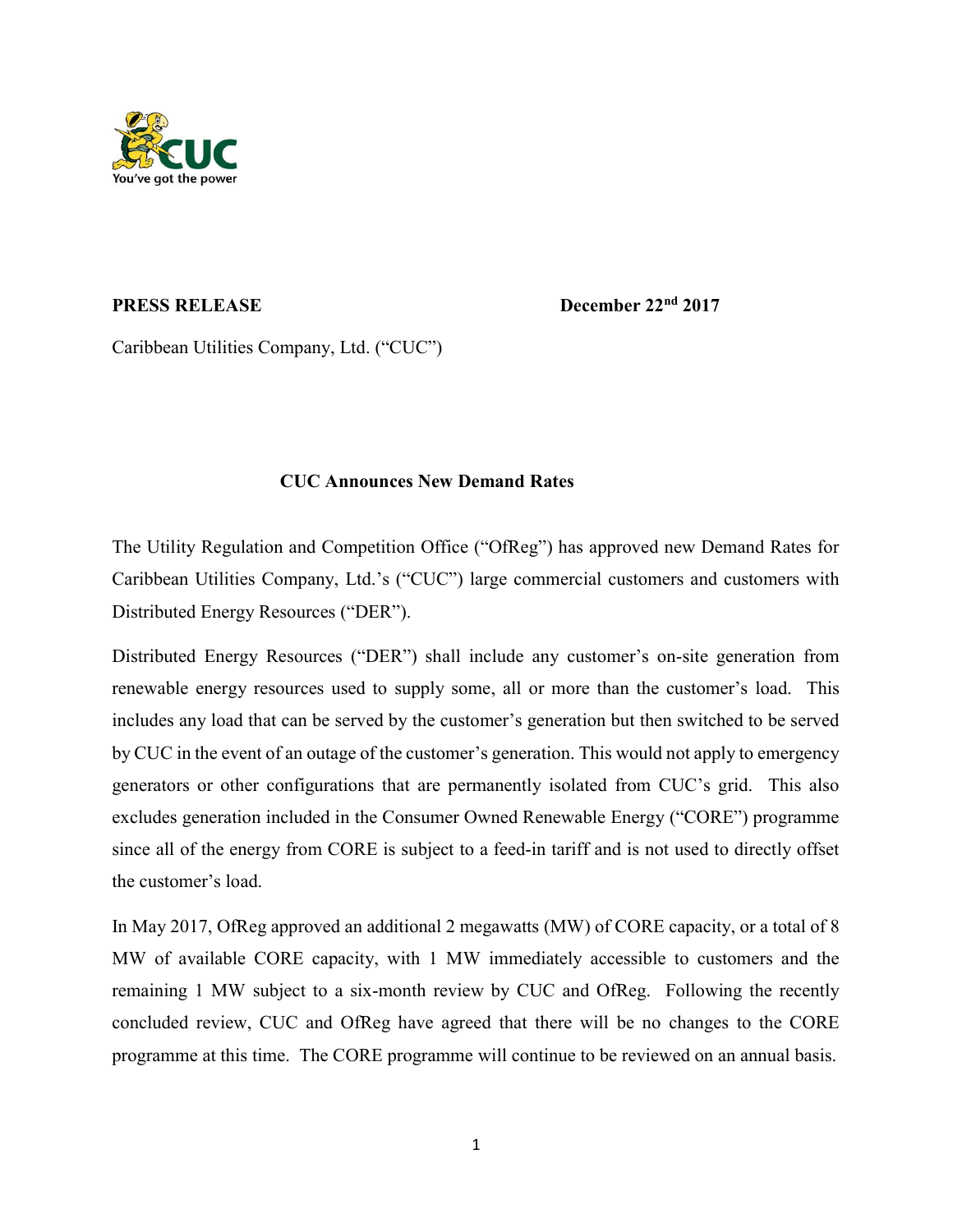This decision takes into consideration the long-term goals of the recently passed National Energy Policy, the soon- to- be- completed Integrated Resource Plan ("IRP") study and the Demand Rates initiative.

As a result of the introduction of demand rates, CUC's Billing Rate Schedule has been updated as follows:

| <b>Effective Date:</b>                      | To December 31, 2017         | From January 1, 2018                                        |  |
|---------------------------------------------|------------------------------|-------------------------------------------------------------|--|
|                                             |                              |                                                             |  |
| <b>Residential with DER: Rate RD</b>        |                              |                                                             |  |
| <b>Monthly Facilities Charge</b>            | \$5.31 per customer account  | \$5.31 per customer account                                 |  |
| Plus:                                       |                              |                                                             |  |
| All kWh per month                           | \$0.1058 per kWh             | \$0.00333 per kWh                                           |  |
| Monthly Billing Demand                      | N/A                          | \$8.63                                                      |  |
| <b>Additional Capacity Charge</b>           | N/A                          | \$14.56                                                     |  |
| <b>General Commercial with DER: Rate CD</b> |                              |                                                             |  |
| Monthly Facilities Charge                   | \$29.35 per customer account | \$29.35 per customer account                                |  |
| Plus:                                       |                              |                                                             |  |
| All kWh per month                           | \$0.1183 per kWh             | \$0.00323per kWh                                            |  |
| Monthly Billing Demand                      | N/A                          | \$10.60                                                     |  |
| <b>Additional Capacity Charge</b>           | N/A                          | \$14.59                                                     |  |
|                                             |                              |                                                             |  |
| Large Commercial with DER: Rate LD          |                              |                                                             |  |
| <b>Monthly Facilities Charge</b>            |                              | \$153.92 per customer account \$153.92 per customer account |  |
| Plus:                                       |                              |                                                             |  |
| First 30,000 kWh per month                  | \$0.1183 per kWh             | N/A                                                         |  |
| Over 30,000 kWh per month                   | \$0.0977 per kWh             | N/A                                                         |  |
| All kWh per month                           | N/A                          | \$0.00327 per kWh                                           |  |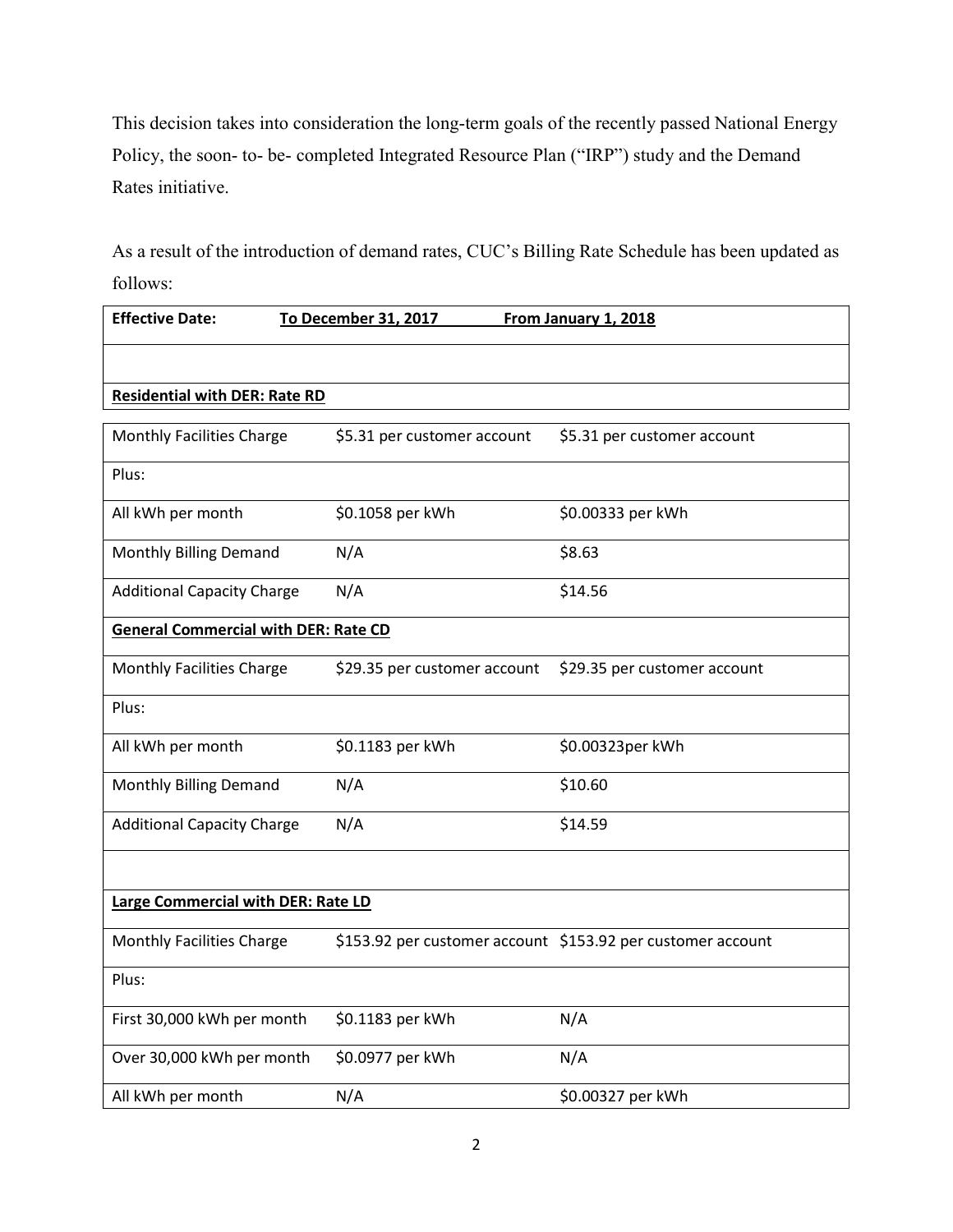| Monthly Billing Demand               | N/A              | \$10.60                                                     |  |
|--------------------------------------|------------------|-------------------------------------------------------------|--|
| <b>Additional Capacity Charge</b>    | N/A              | \$14.53                                                     |  |
|                                      |                  |                                                             |  |
| Large Commercial without DER: Rate L |                  |                                                             |  |
| <b>Monthly Facilities Charge</b>     |                  | \$153.92 per customer account \$153.92 per customer account |  |
| Plus:                                |                  |                                                             |  |
| First 30,000 kWh per month           | \$0.1183 per kWh | N/A                                                         |  |
| Over 30,000 kWh per month            | \$0.0977 per kWh | N/A                                                         |  |
| All kWh per month                    | N/A              | \$0.06997 per kWh                                           |  |
| Monthly Billing Demand               | N/A              | \$3.25                                                      |  |
| <b>Additional Capacity Charge</b>    | N/A              | \$4.84                                                      |  |
|                                      |                  |                                                             |  |

All other CUC rates remain the same.

The Demand rate structures allow the customer's billing to be itemized into fixed (demand) and variable (energy) based costs. Fixed costs are largely driven by peak demand and demand rates will give consumers the ability to reduce their overall electricity bill by managing their peak demand. The demand component will be a proportionately larger part of the bill if the customer's power demands are high and over a short period of time, and a smaller part of the bill if the customer uses power at a more or less constant rate throughout the month. Demand rates will be introduced to the 125 large commercial customers and will be offered as an optional rate outside of the CORE programme for customers who wish to have renewable energy systems on their premises.

Individual DER system sizes will be limited to the lesser of 250 kiloWatts (kW) or the customer's peak demand. The total system wide DER limit shall be 2,000 kW initially. These individual and system limitations will be reassessed annually and in all cases, individual applications will be reviewed for technical capacity limits on individual transformers and circuits.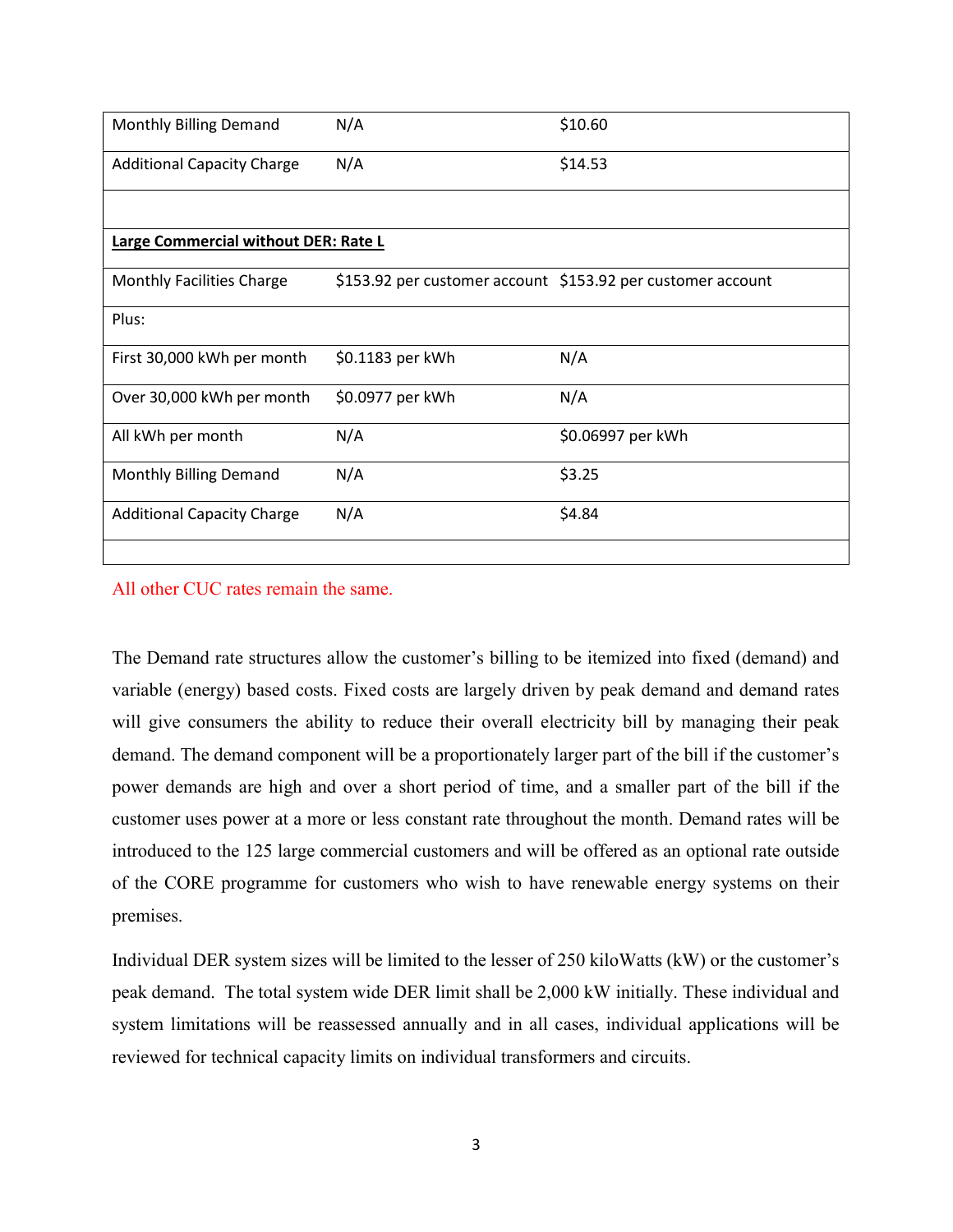The Customer's energy usage shall be measured net of the output of the customer's DER, if any. If such output is greater than the customer's energy consumption, the energy usage may be negative, reflecting Excess Energy produced but not consumed by the customer. For any given billing month, the total monthly energy usage will be accumulated separately from the total monthly Excess Energy. The total monthly energy usage will be billed at the energy charge rate and any other applicable rates. The total monthly Excess Energy amount will be multiplied by the lower of:

- A) The current Excess Energy Rate plus the current Fuel Charge rate plus the Fuel Duty rate or
- B) The comparable energy purchase rate in the most recent Renewable Energy Power Purchase Agreement ("RE PPA").

The result will be a credit on the customer's bill.

The initial Excess Energy Rate will be set at \$0.00259 per kWh. The most recent RE PPA rate is \$0.1428 per kWh.

President and CEO of CUC, Mr. Richard Hew says, "It is important for customers to understand that that this is not a rate increase and that this new rate structure is revenue neutral for CUC. What CUC is working towards is to ensure that the rate structure reflects CUC's cost to serve our overall customer base and is equitable on a cost basis between customer classes. Based on the studies which have been done over the years on demand rates, it is fair to say that with the introduction of demand rates, there are potential savings for our large customers."

The new Demand Rates will be introduced in January 2018 and follow the rollout of an OfReg approved customer awareness plan in which CUC's large customers were invited to lunch and learn information sessions.